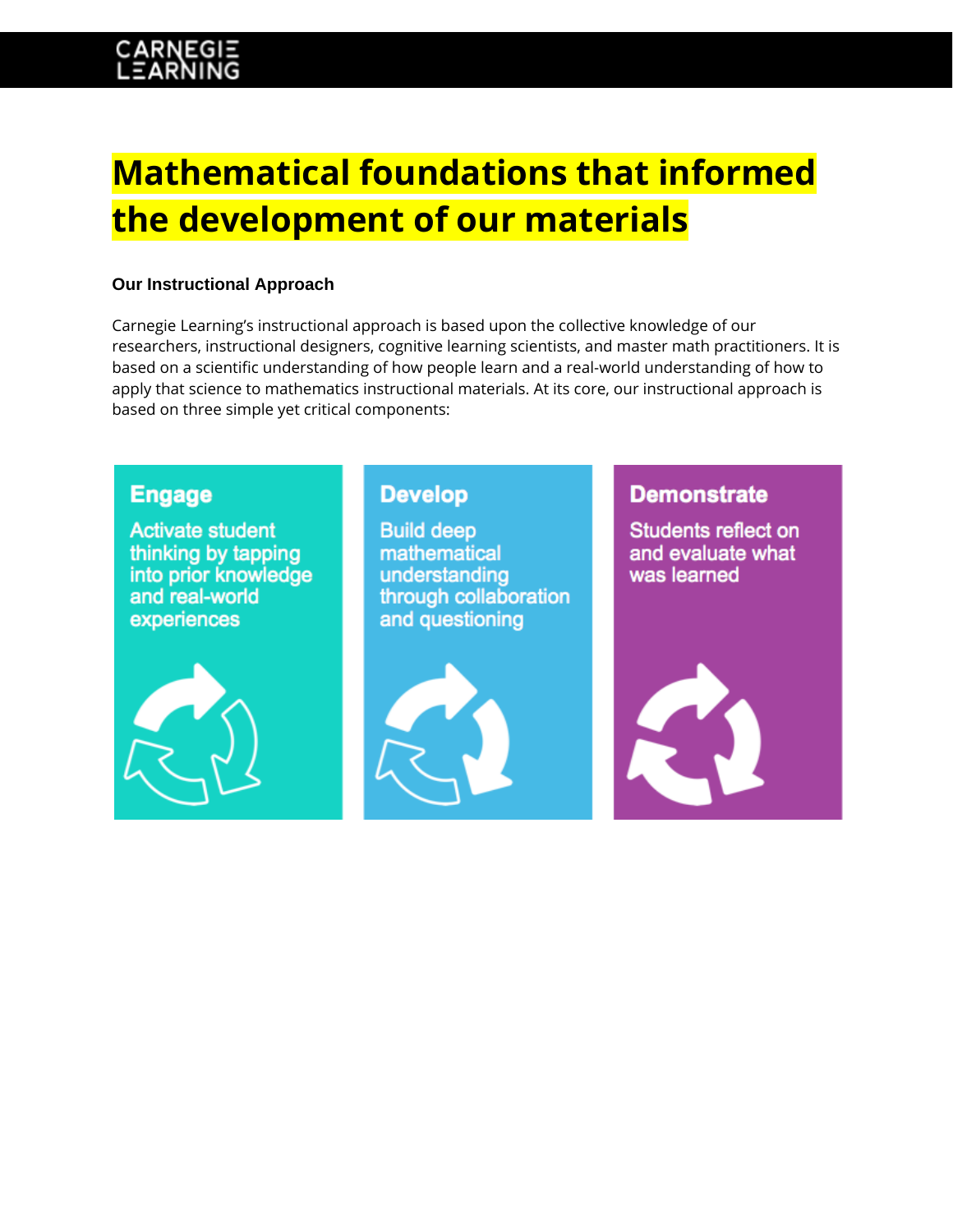#### **Our Blended Learning**

We believe that every student can learn math, and we are passionate about providing tools and support for every teacher to help make that learning happen. To some, blended learning means a mix of printed materials and online resources. At Carnegie Learning, we deliver a different brand of blended learning: one that combines collaborative group learning with focused individual learning:

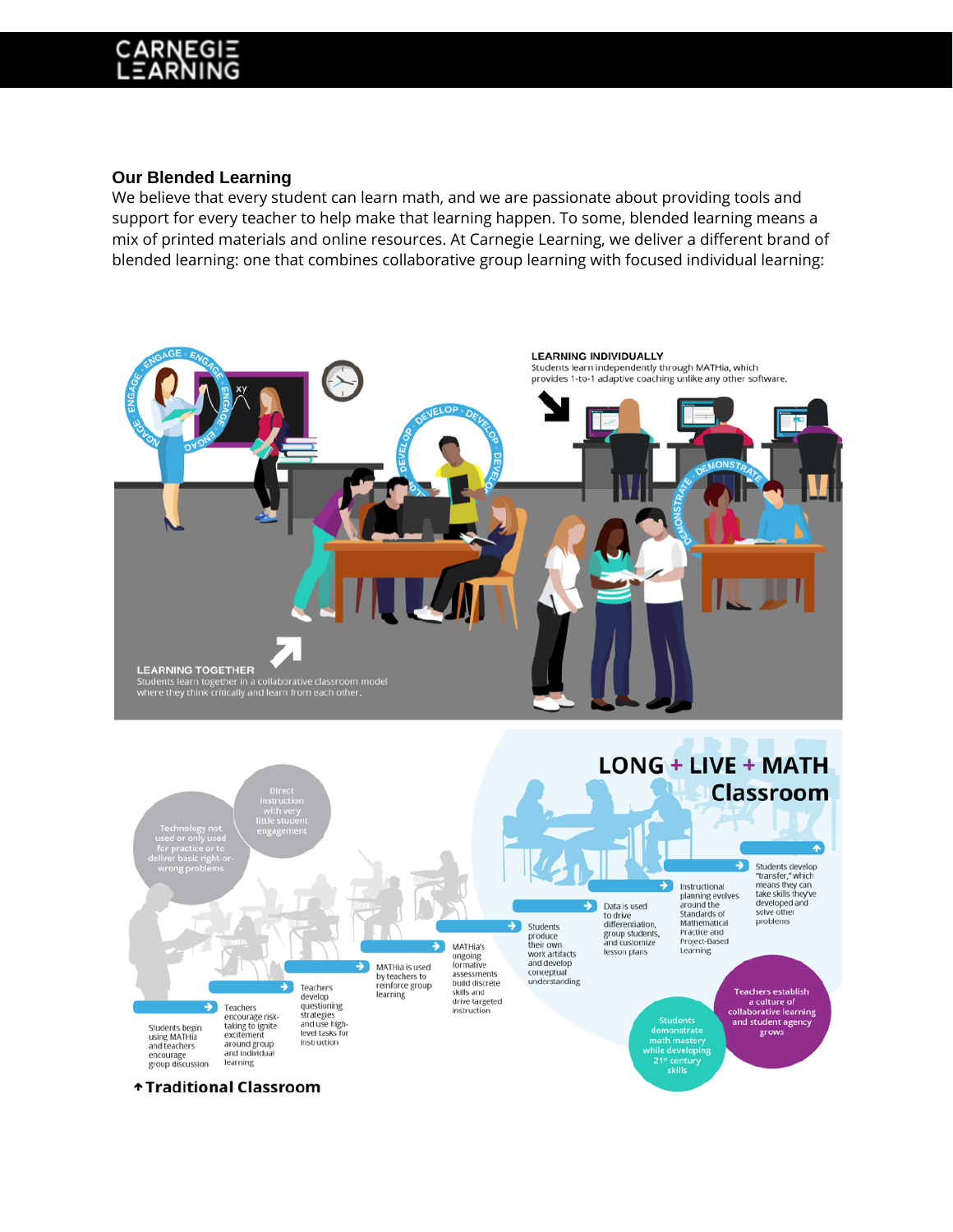# **Evidence of efficacy**

Founded by cognitive and computer scientists from Carnegie Mellon University, Carnegie Learning has been deeply immersed in research from the start. Our research extends far beyond our own walls, playing an active role in the constantly evolving field of cognitive and learning science. Our internal researchers collaborate with a variety of independent research organizations, tirelessly working to understand more about how people learn, and how learning is best facilitated. We supplement this information with feedback and data from our own products, teachers, and students, to continuously evaluate and elevate our instructional approach, as well as its delivery.

Research not only informs our approach, it validates it. In an independent "Gold Standard" study funded by the U.S. Department of Education and conducted by the RAND Corporation, the Carnegie Learning blended approach nearly doubled growth in performance on standardized tests relative to typical students in the second year of implementation.



Below is a link for reviewers to view a brief of the study in its entirety: [http://www.rand.org/content/dam/rand/pubs/research\\_briefs/RB9700/RB9746/RAND\\_RB9746.pdf](http://www.rand.org/content/dam/rand/pubs/research_briefs/RB9700/RB9746/RAND_RB9746.pdf)

Miami-Dade County Public Schools has partnered with Carnegie Learning for more than 15 years to increase student math achievement in the district. In 2002, the Reliability Group, an independent third party, conducted a study involving 6,395 high school students. The study concluded that students using the Carnegie Learning® curriculum scored significantly higher on the Florida Comprehensive Assessment Test (FCAT) than students using a different curriculum. The difference was particularly pronounced for Exceptional Education and Student Services students, including those with learning and behavioral difficulties, and for students with Limited English Proficiency.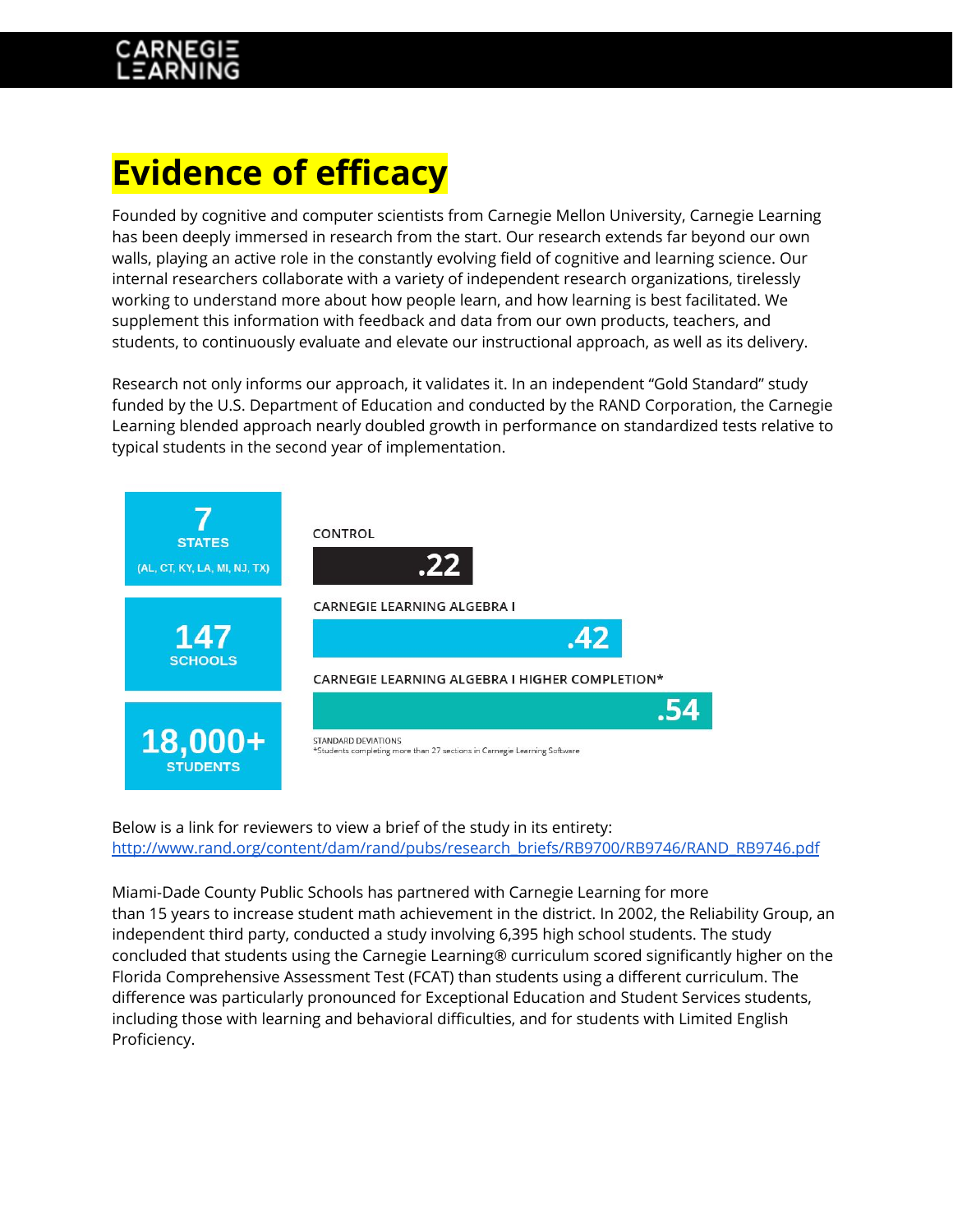#### **Closing the Gap, for All Students**

Case Study: Miami-Dade County Public Schools



To review the full study go to: [http://relgroup.net/articles/cognitive\\_evaluation\\_final.pdf](http://relgroup.net/articles/cognitive_evaluation_final.pdf)

In addition, a study by the Chicago Consortium on School Research (Cortes, et al., 2013) found that an Algebra program incorporating extended use of MATHia produced dramatic gains for students with poor reading skills. Such gains included an increase of 0.22 standard deviations in ACT scores, a 12.7% increase in high school graduation and 13.3% increase in college enrollment. Overall, students in the mathematics program increased their scores on the ACT verbal test by 0.2 standard deviations.

For more on the Double Dose study: <https://files.eric.ed.gov/fulltext/ED512287.pdf>

# **Supplemental services provided to support the implementation of our curriculum**

Carnegie Learning's professional learning services help you transform math learning. Through in-person visits and virtual support, our professional Learning team delivers practical strategies, first-hand insights, and smart training that help teachers shift their mindset, deepen content knowledge, and create student-centered learning environments where everyone thrives. Carnegie Learning's Education Services Department has provided professional learning in a wide range of settings, from large urban schools to small rural schools, with diverse student populations. Our instructional support team is experienced in a variety of delivery models, including one-on-one, job-embedded, in-classroom support as well as large district-wide institutes with diverse teaching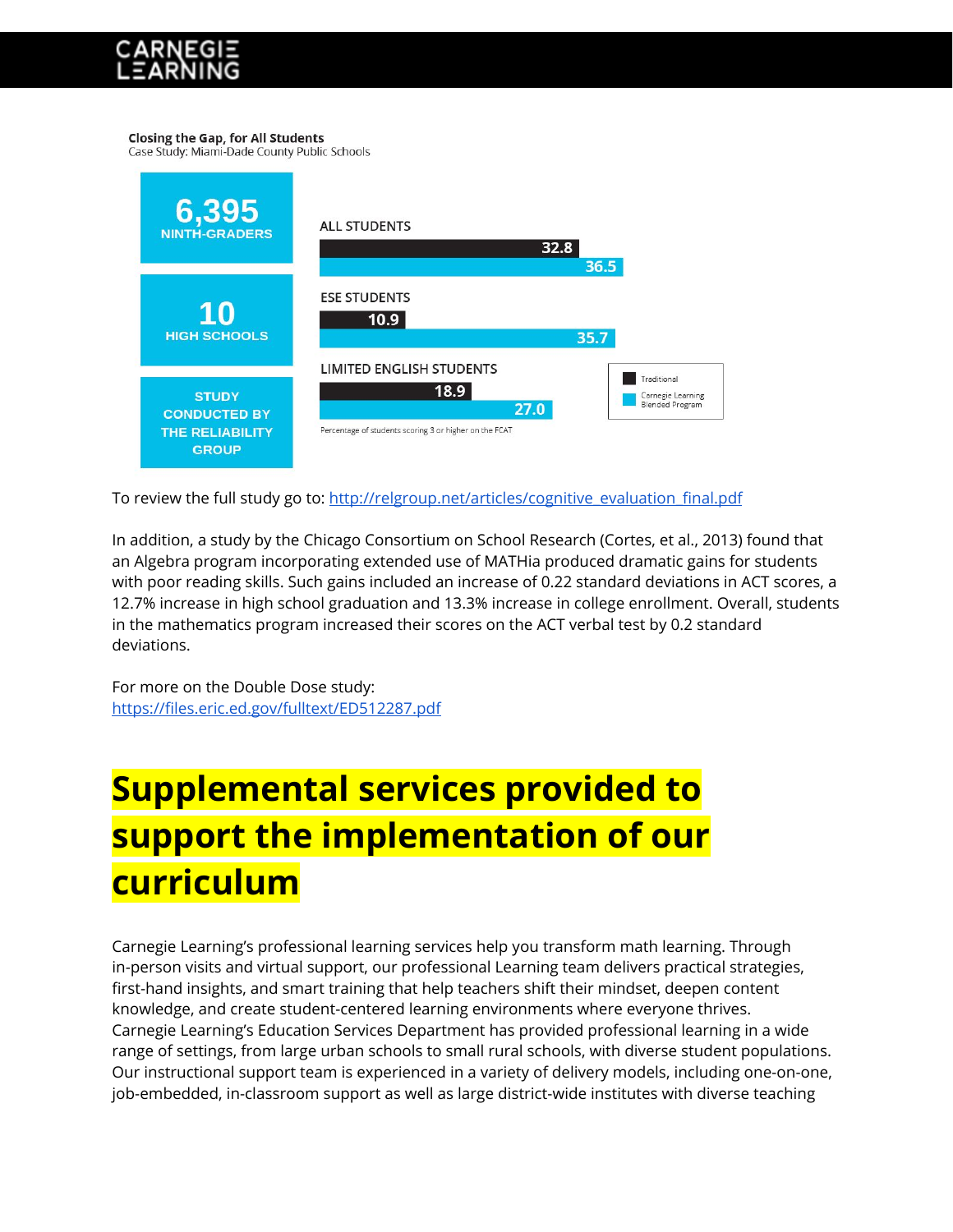needs. Our Managers of School Partnerships (MSPs) are full-time members of the Carnegie Learning team and are experts in curriculum, content and pedagogy. Carnegie Learning MSPs and our field staff will work with APS and building level personnel to customize a professional development plan to meet the district's needs. Our professional learning can also be delivered without our products.

### **Initial Implementation Workshop**

#### *Up to 25 participants*

The Initial Implementation Workshop gets your teachers and coaches started with Carnegie Learning curricula. Participants experience the research-based instructional model, become familiar with the teacher and student materials, and leave with an established process for planning and pacing throughout the school year.

### **Leadership Workshop**

#### *Up to 25 leaders*

This workshop is designed for building and district leaders who will be supporting educators implementing the Carnegie Learning curricula. Participants will receive an overview of the tools and strategies needed to monitor and sustain an effective implementation.

#### **In-classroom Support**

#### *Limited to 4-6 teachers per day*

In-Classroom Support takes place within the classroom and provides side-by-side coaching from Carnegie Learning's master practitioners. Carnegie Learning master practitioners intentionally build relationships with teachers and leaders by offering ongoing support based on school/district improvement goals, with the common end goal of helping students achieve success in mathematics.

### **Demonstration Lesson Cycles**

#### *2-day cycle; up to 2 lessons per cycle*

Carnegie Learning master practitioners will work in partnership with a school/district to provide Demonstration Lessons. In an effort to model all phases of instruction including planning, implementation and reflection, the Demonstration Lesson Cycle is a two-day process.

### **Custom Implementation Fidelity Workshops**

*Up to 25 participants*

Carnegie Learning master practitioners will partner with schools to create professional learning opportunities tailored to each school's specific needs.

### **Status Meetings**

Status Meetings are the primary communication framework for data-driven decision making across key stakeholders. These stakeholders, including school, district, and Carnegie Learning personnel, make up the partnership team. During Status Meetings, the partnership team will review data from Teacher's Toolkit reports as well as observation summary reports and agree to implement recommendations aligned to a theory of action. Additionally, during this time, goals and benchmarks will be reviewed, revised, and amended to reflect the goals of the partnership team.

### **Online Professional Learning**

Carnegie Learning Online Professional Learning is designed to support APS teachers and leaders with on-demand, just-in-time learning. Available via the Carnegie Learning Resource Center, our